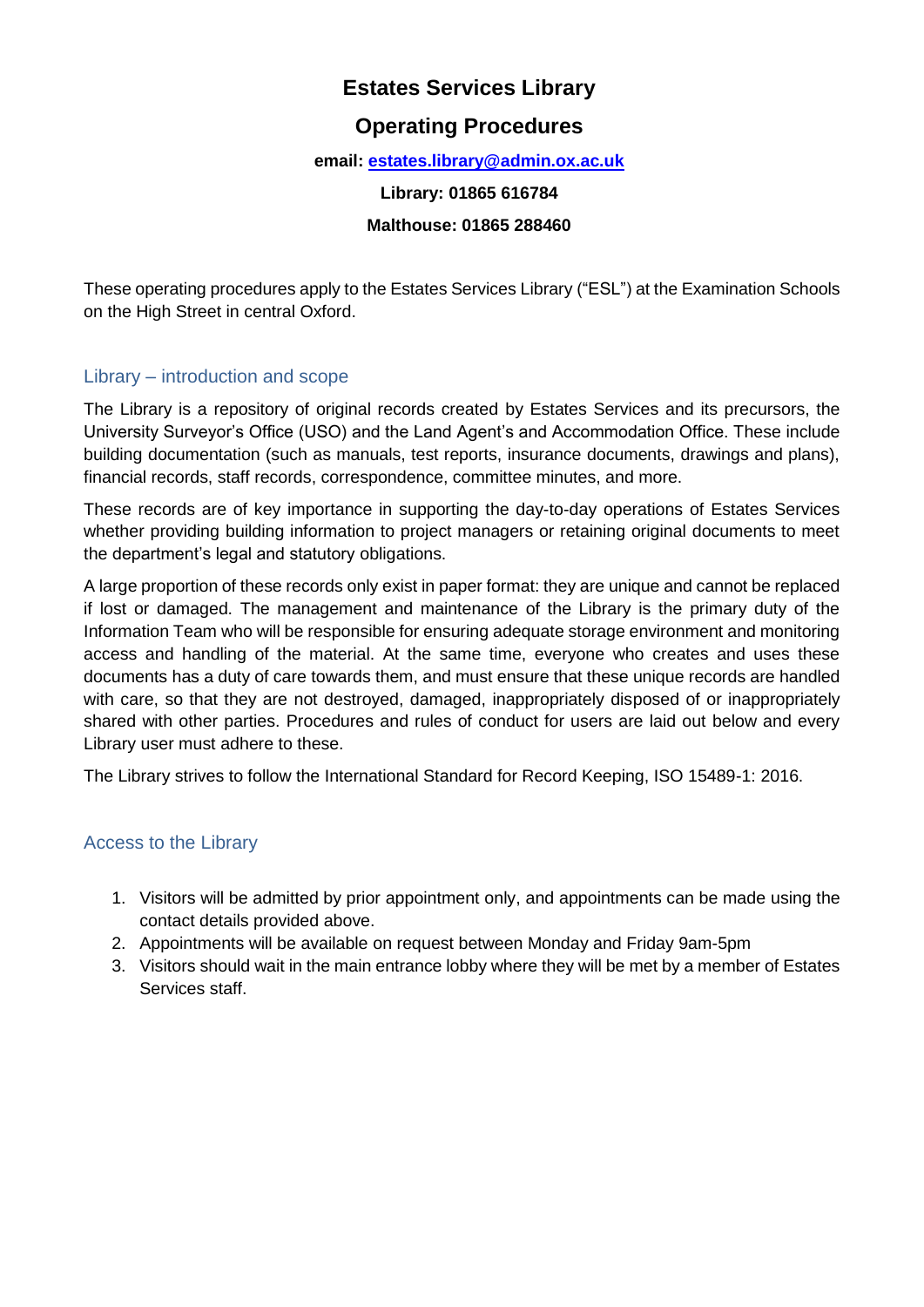#### Using the Library and borrowing material

- 1. The Library staff will assist visitors with locating the material they need, using existing location guides and catalogues.
- 2. Materials should not be removed from the library without the express permission from the Information Team (telephone: 01865 278790). All loans must be recorded on the Loans Spreasheet, managed by the Information Team.
- 3. Where such permission is granted this will be for a mutually agreed, set period of time. If users wish to retain items beyond the agreed return date they should contact Library staff to arrange an extension of time. Library staff will contact users to arrange for the return of overdue items.
- 4. By signing for any materials the recipient will be confirming that they take full responsibility for the return of the items in full and in the same condition as when they were removed from the Library and that they will reimburse in full any costs associated with procuring replacement records should they fail to meet the terms of the loan.
- 5. Where material is needed for an extended period of time, the Library staff may offer to provide a scanned copy or print so that the original may be kept within the Library.
- 6. Material which requires additional security clearance, such as records with sensitive personal or commercial data, will be kept in a separate, locked room. Access to this room will be restricted to named individuals. Additional security measures, such as tamper proof tape on boxes and lockable filing cabinets, will be applied to certain categories of records, as recommended by users.

## Rules of conduct for users

Users must comply with the regulations and expectations laid out in this document. Users are responsible for handling material with care to avoid damaging it.

## Requests for information held within the Library

Requests for information should be sent to the Estates Services Library inbox [estates.library@admin.ox.ac.uk](mailto:estates.library@admin.ox.ac.uk) in the first instance and should include the following information:

- 1. Requester's name and contact details;
- 2. Related site/building and area within the building (name and number if known);
- 3. Related project number or description of the project;
- 4. Information required, including any known details, such as particular sub-contractor or supplier, date of the project, etc.

Requestors will receive an automated email response acknowledging the request. Library staff will aim to update the sender on the status of their request within two working days. The Library staff will aim to complete requests sent by email, including requests for scans or copies, within 5 working days of receipt. If a request is likely to involve a significant amount of scanning, a delivery date will be agreed with the client.